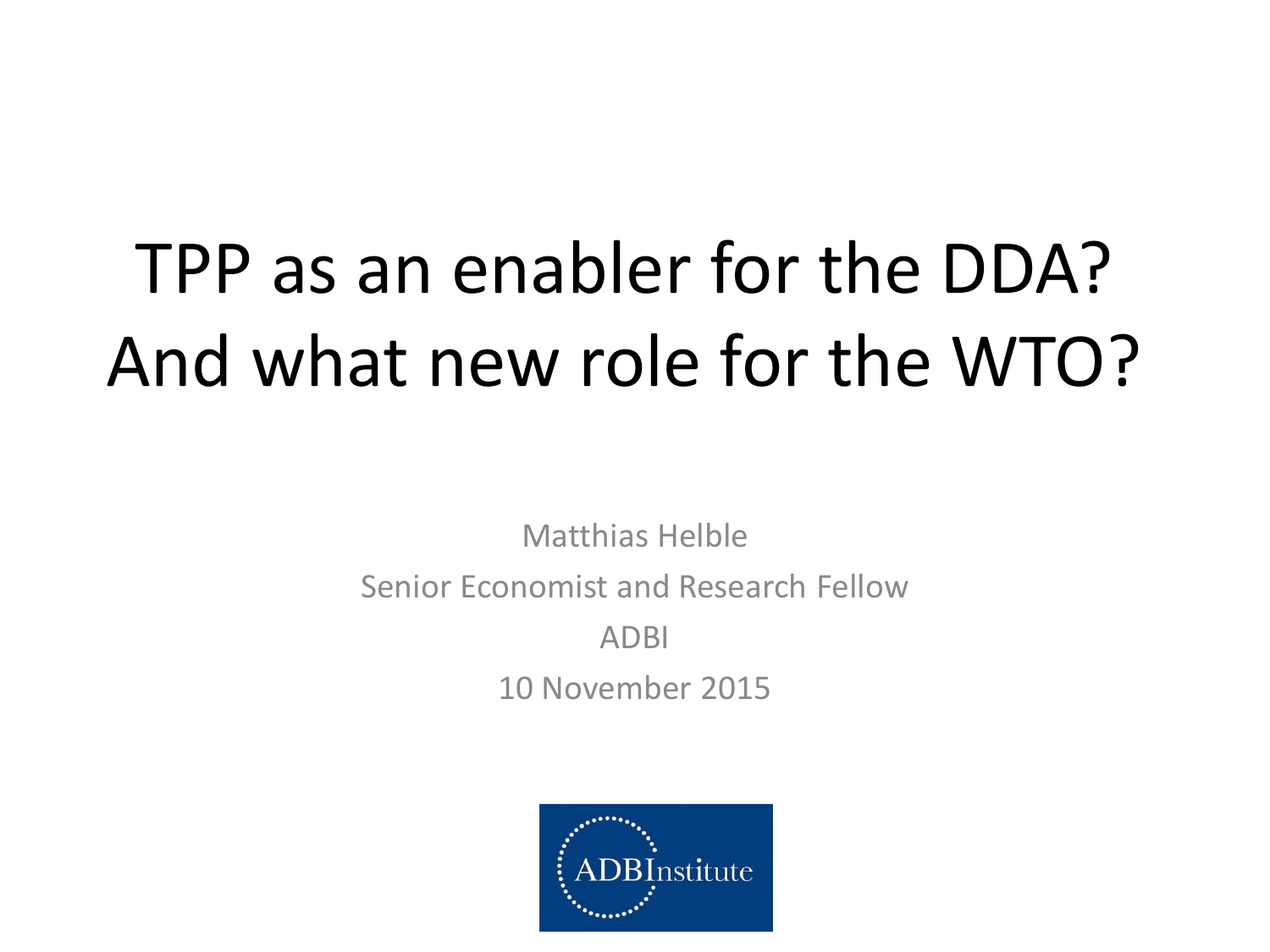# Contents

- Main points of discussion: TPP vs DDA
- Factors rendering DDA impossible
- Factors facilitating success of TPP negotiations
- Desirable outcomes of Ministerial Conference
- New role of the WTO
- Lessons learned from the United Nations

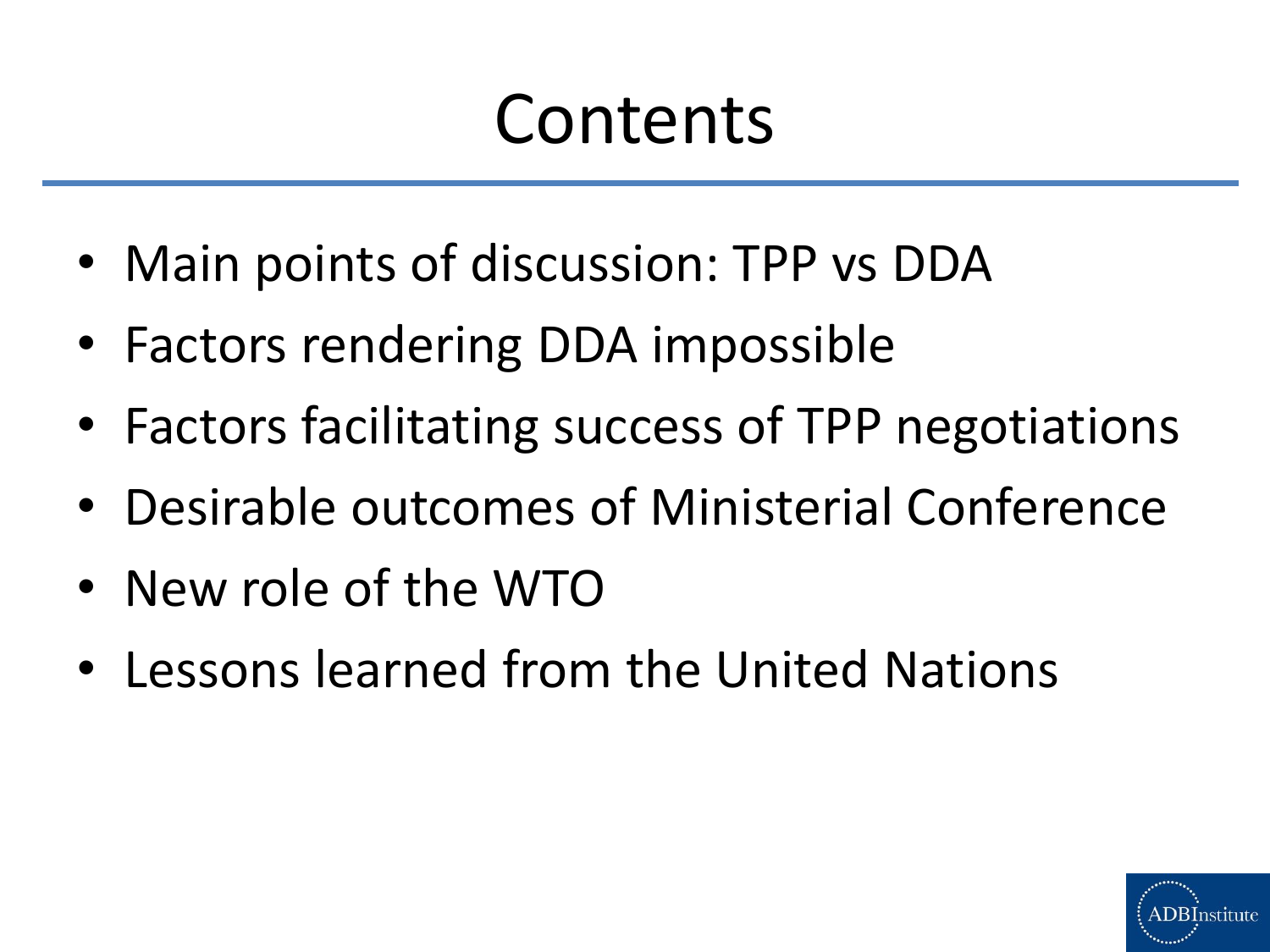## Doha Ministerial Declaration

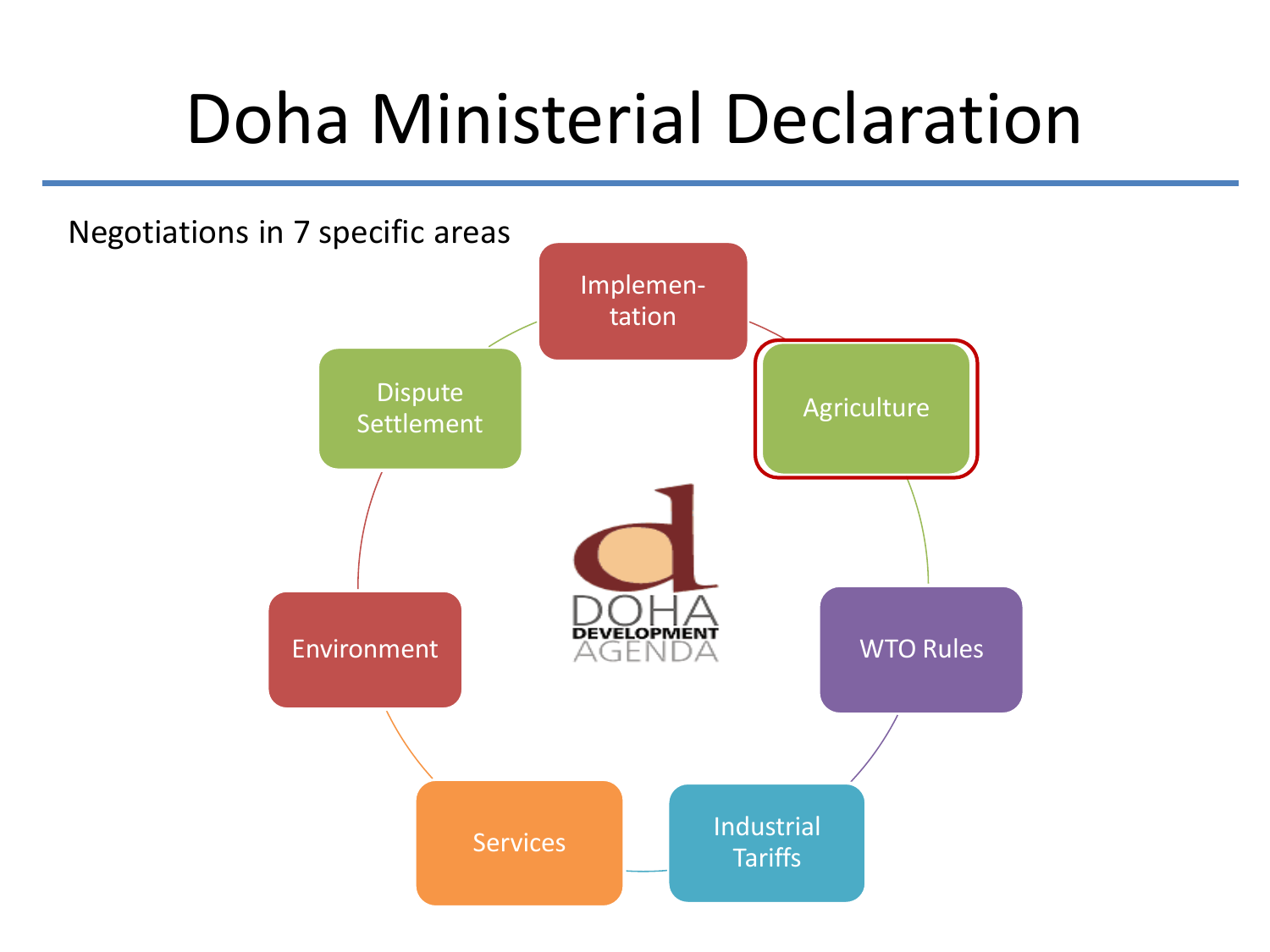# Difficult issues in TPP negotiations

| <b>Sticking points in TPP</b>                                                     | <b>Members</b>                                        | <b>Solution</b>                         |
|-----------------------------------------------------------------------------------|-------------------------------------------------------|-----------------------------------------|
| Agriculture<br>(especially dairy and sugar)                                       | Australia, New Zealand and<br>US vs. Canada and Japan |                                         |
| <b>Intellectual Property</b><br>(esp. Length of data<br>protection for biologics) | US vs. Australia                                      | Consession by US                        |
| NAMA (automotives ROO)                                                            | Japan vs. Mexico and<br>Canada                        |                                         |
| <b>State-Owned Enterprises</b>                                                    | US vs. Viet Nam and<br>Malaysia                       | Concessions by Viet Nam<br>and Malaysia |
| Labor standards                                                                   | US vs. Viet Nam                                       |                                         |
| Environmental safeguards<br>(avoid overfishing and<br>deforestation)              |                                                       |                                         |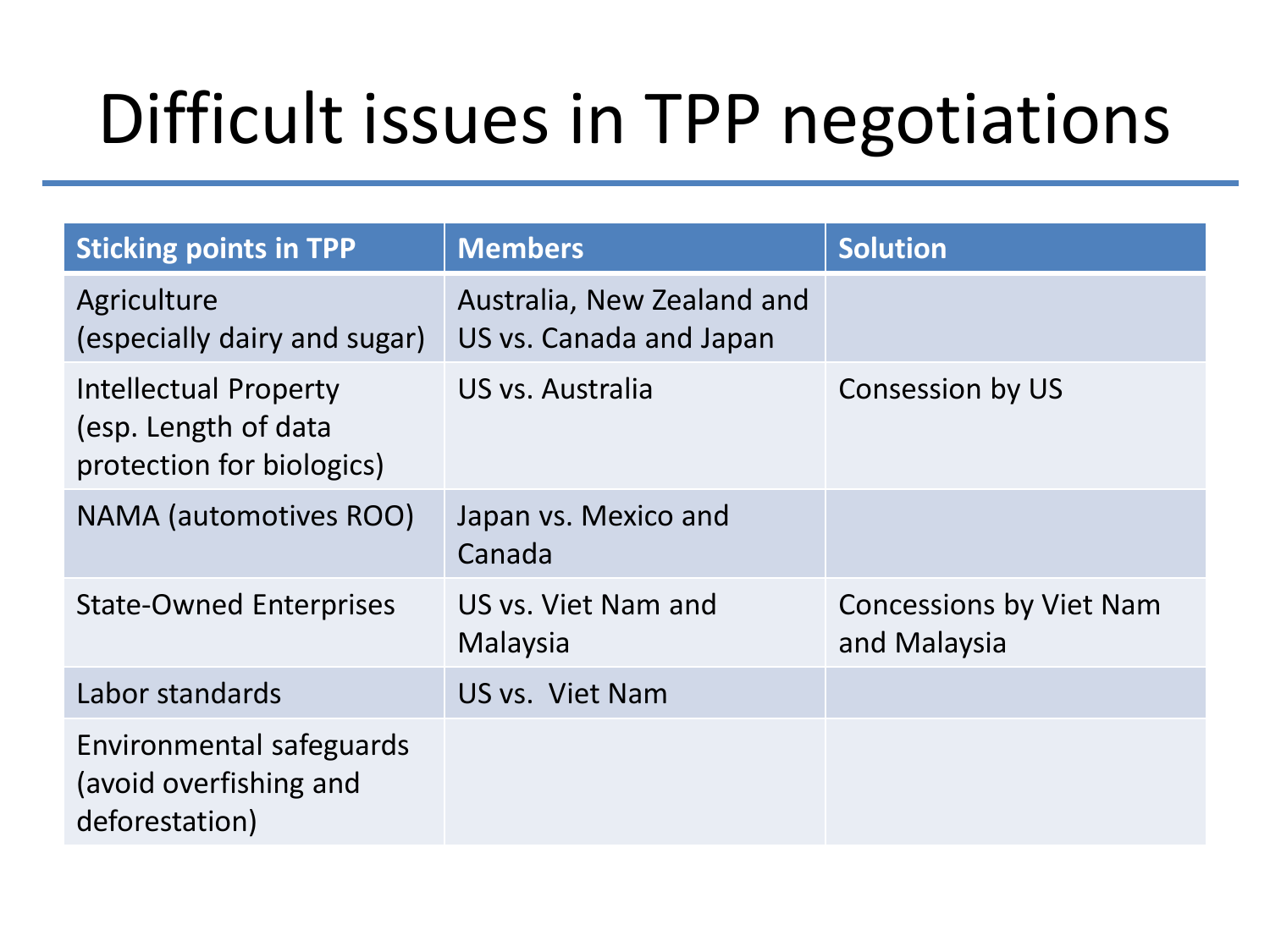# TPP Tariff Levels

| All TPP members: |              |                    |                    |  |  |
|------------------|--------------|--------------------|--------------------|--|--|
|                  | <b>Bound</b> | <b>Applied MFN</b> | Preferential rates |  |  |
| Links covered    | $132$ (all)  | $132$ (all)        | 69                 |  |  |
| Simple           | 15.17 %      | 4.02 %             | 1.70 %             |  |  |
| Weighted         | 13.19 %      | 2.72%              | 0.96%              |  |  |

#### Developing countries:

|          | <b>Bound</b> | <b>Applied MFN</b> | Preferential rates (27) |
|----------|--------------|--------------------|-------------------------|
| Simple   | 20.79 %      | 4.51 %             | 2.47 %                  |
| Weighted | 19.27%       | 3.59%              | 1.13 %                  |

#### Developed TPP members:

|          | <b>Bound</b> | <b>Applied MFN</b> | Preferential rates (42) |
|----------|--------------|--------------------|-------------------------|
| Simple   | 7.30 %       | 3.41 %             | 1.20 %                  |
| Weighted | 4.68 %       | 2.16 %             | 0.85%                   |

Source: UNTRAINS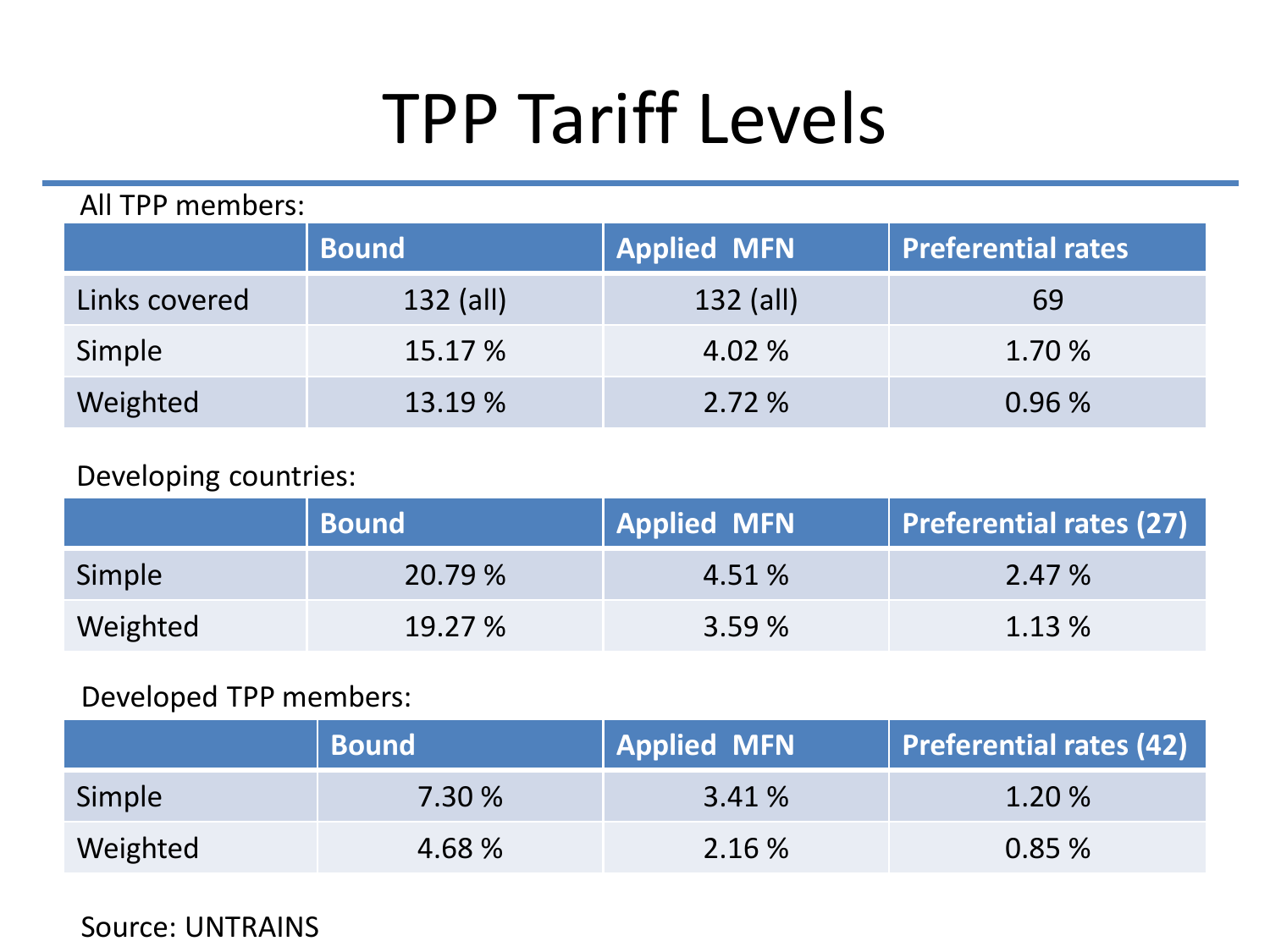## DDA negotiations compared to the ascent of Mt. Blanc

*«Like Horace de Saussure, [...] who organized the first ascent to Mont Blanc, we have prepared ourselves for this excursion. [...] Also, climbing the Mont Blanc can only be achieved as a team endeavor. [...] The only way to reach the top is understanding each others' interest and limitations.»*

Pascal Lamy, 21 July 2008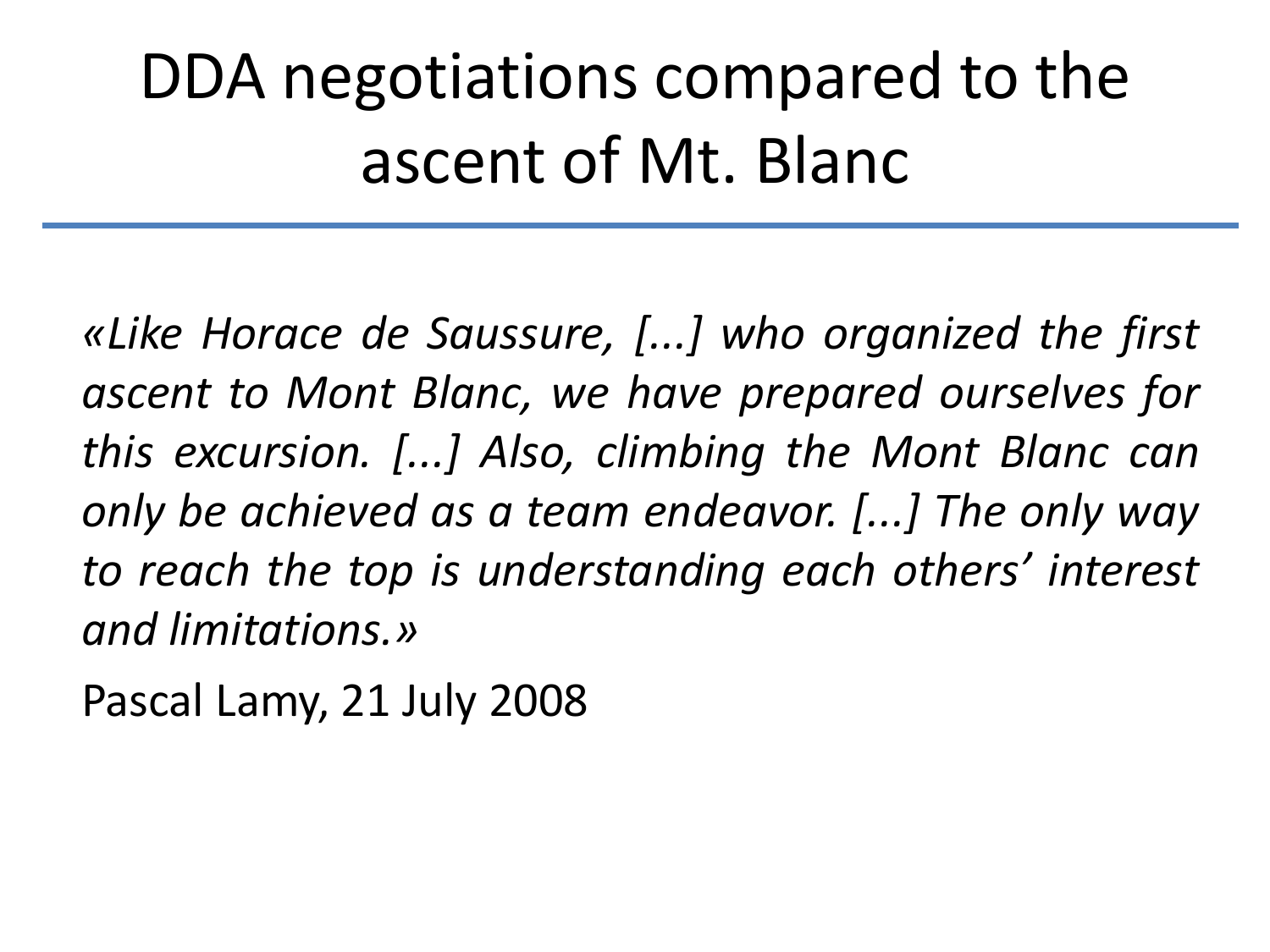# Why is the DDA so difficult?

- *1. Mountaineers with different visions:* Heterogeneity between and within members
- *2. Belonging to various rope teams:* Multiplicity of coalitions with conflicting interests
- *3. Who should carry how much?* Less than full reciprocity
- *4. Icy conditions ahead*: Difficult issues remain

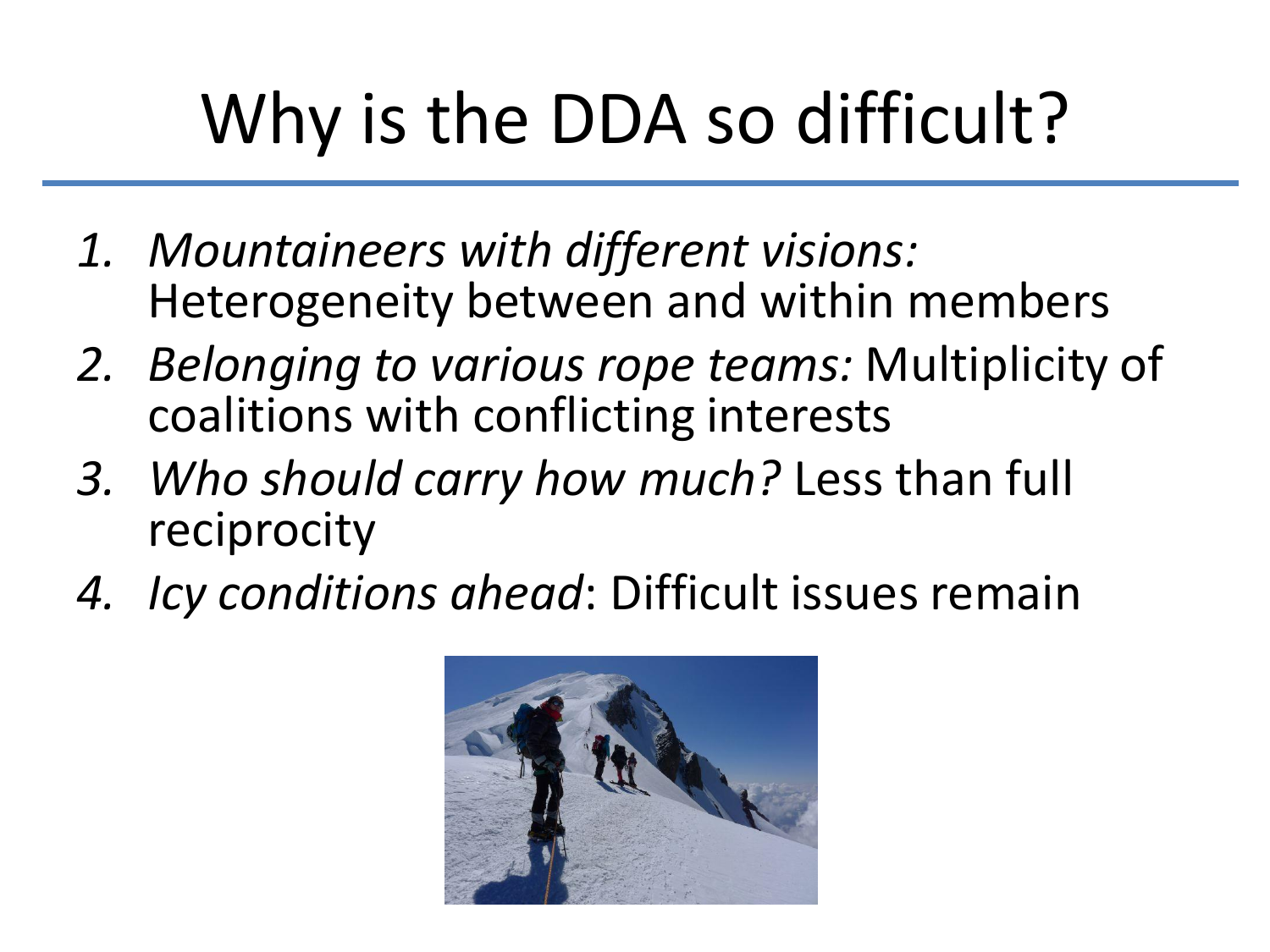# Why is the DDA so difficult?

- *5. Why the fuss about Mt. Blanc?* Globalization fatigue and doubts about the gains
- *6. What about other summits?* Other, more readily available alternatives.
- *7. How to get the photographers to the summit?* Increasing complex communication.
- *8. Mountain guide's energy is waning*: The hegemonial power is running out of steam.

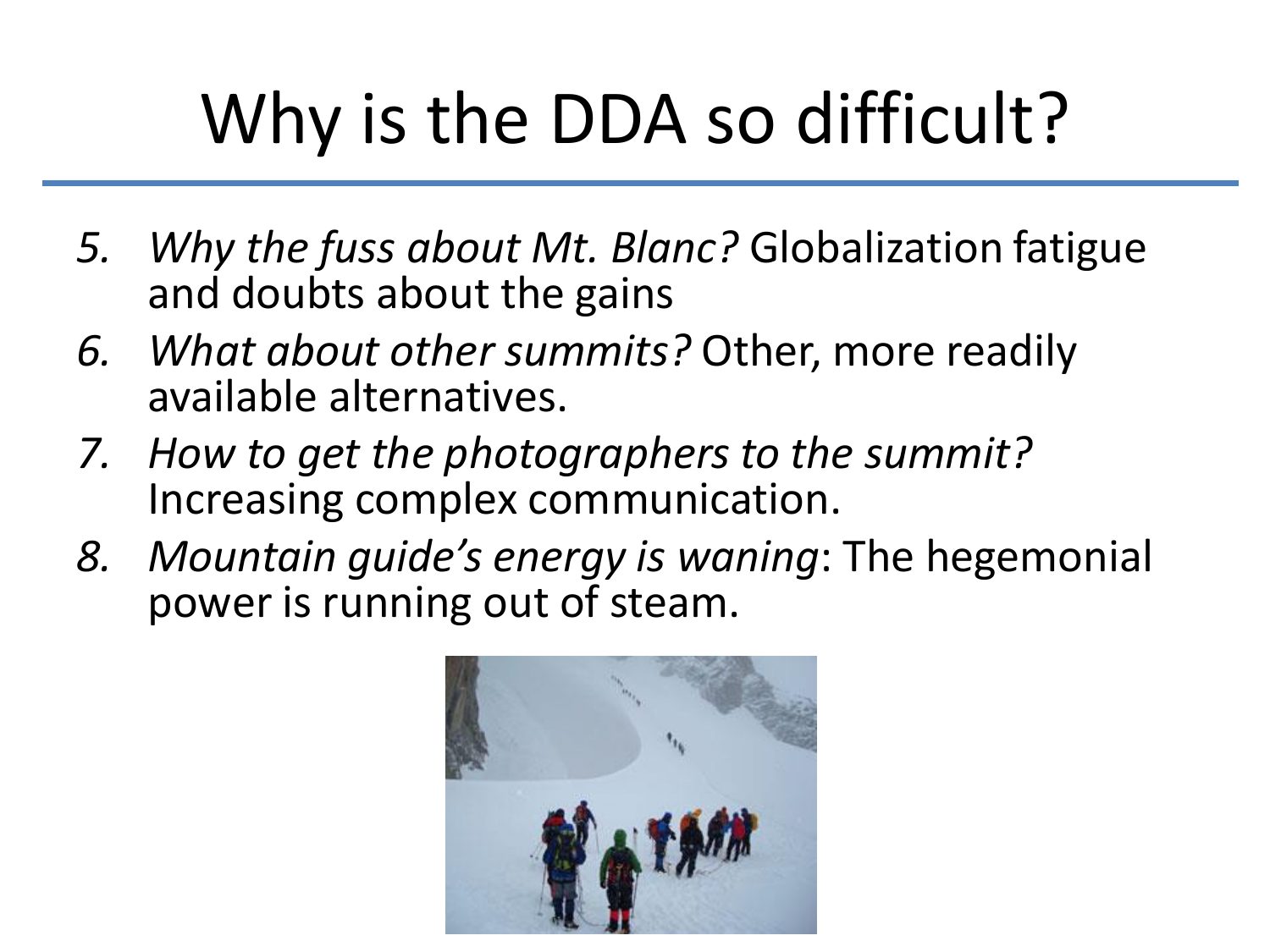### "Universe" of Environmental Goods: 514 HS6 Codes

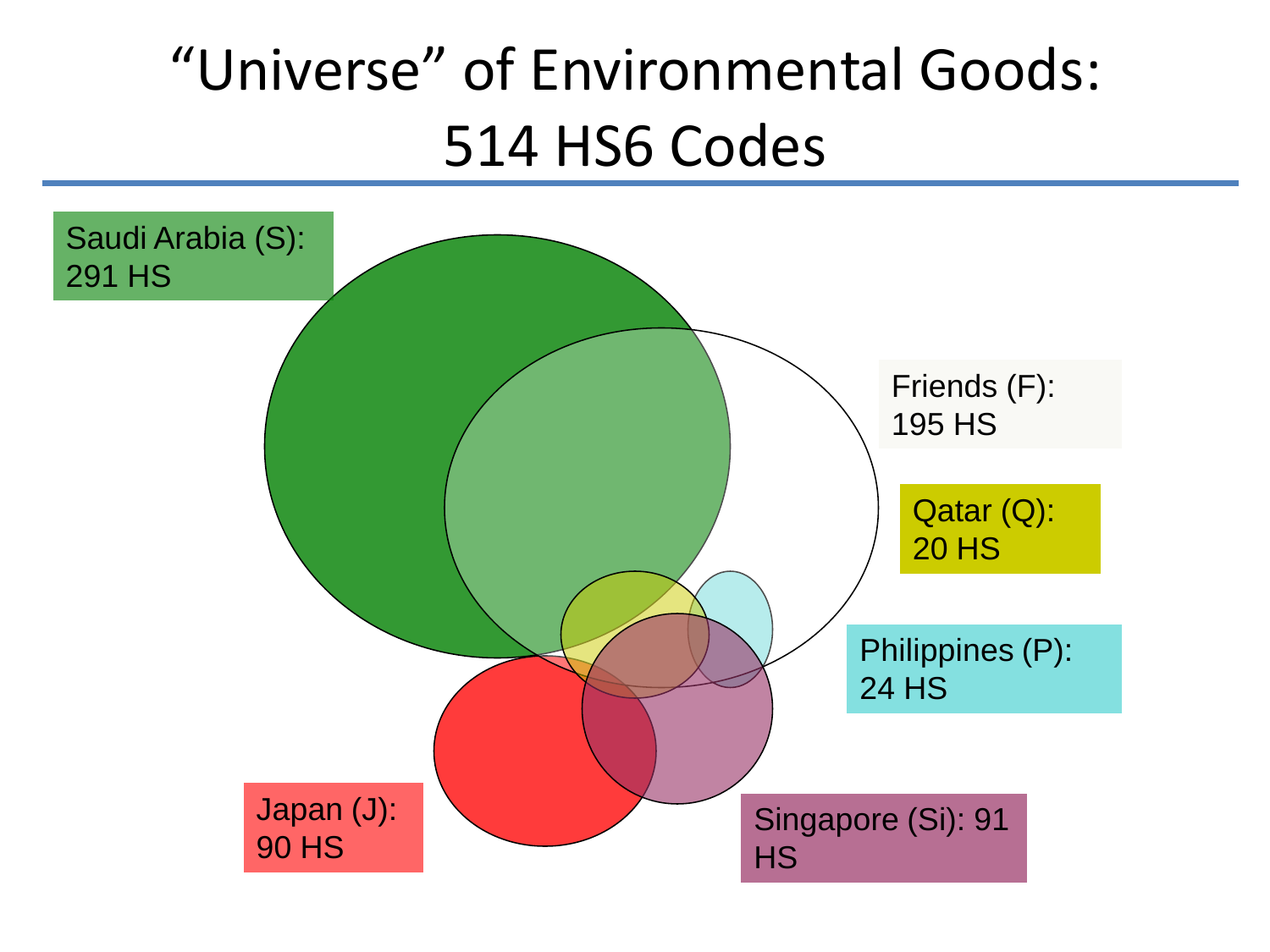#### Shares in World Trade: 1995 vs. 2014



Source: UN COMTRADE Note: Measured in imports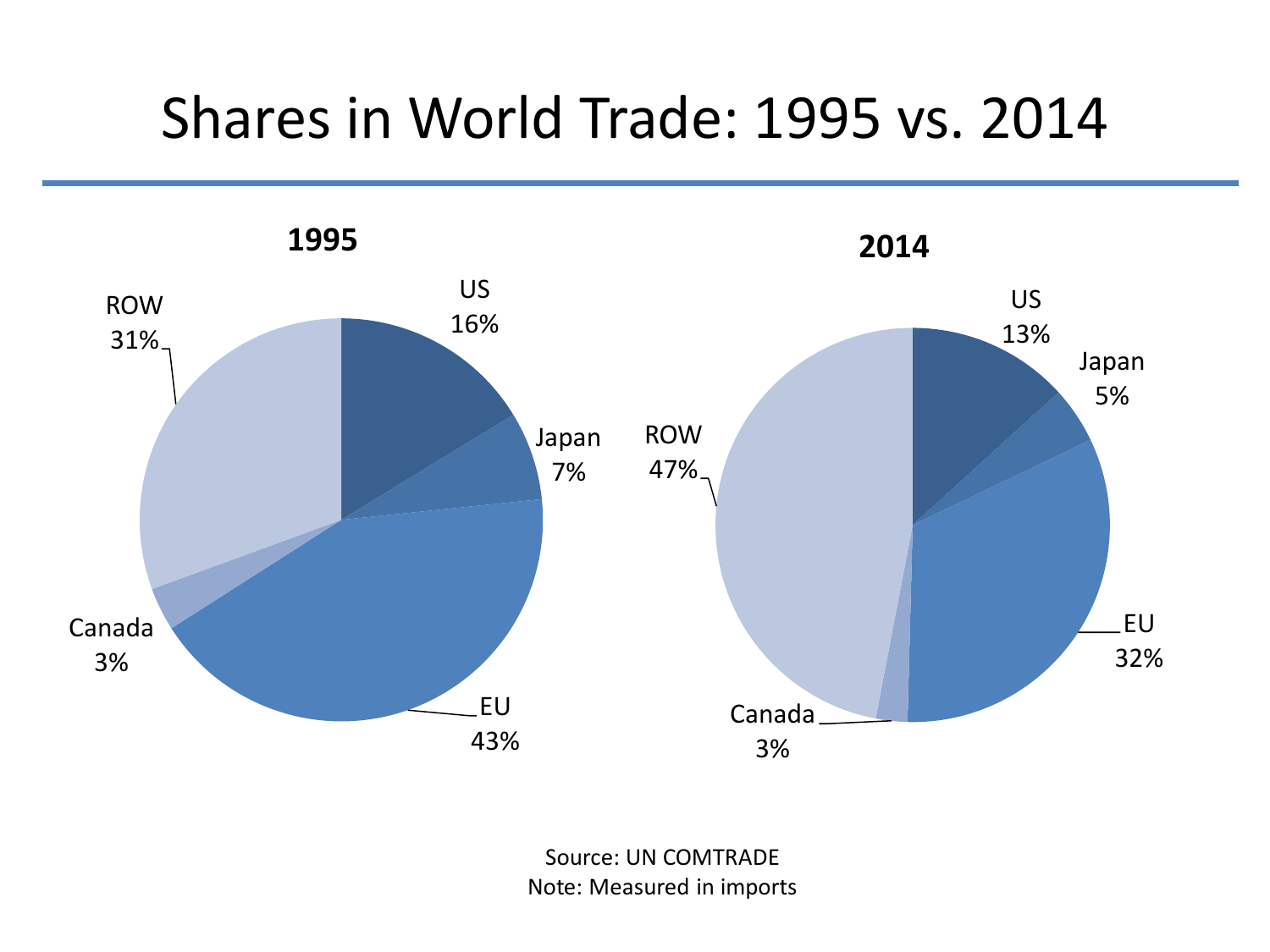## Why did the TPP negotiations succeed?

- One rope team with similar views:
	- Small group of countries
	- Coalition of the «willing»
- Mountain guide(s) with clear vision:
	- US Japan leadership
	- Asia pivotal for US interests
- Closed negotiations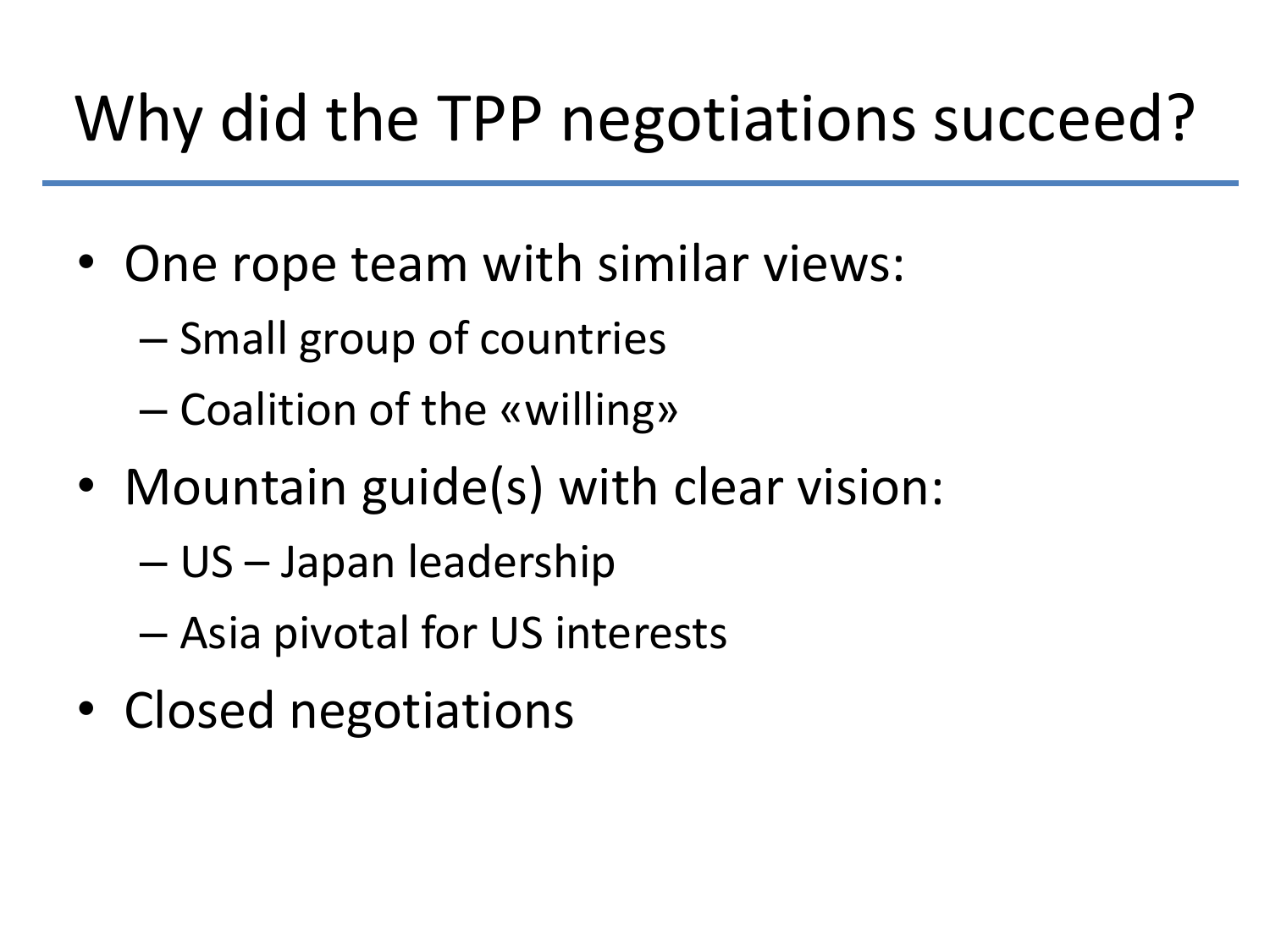### Shares in World Trade: 1995 vs. Share in TPP trade in 2014



Source: UN COMTRADE Note: Measured in imports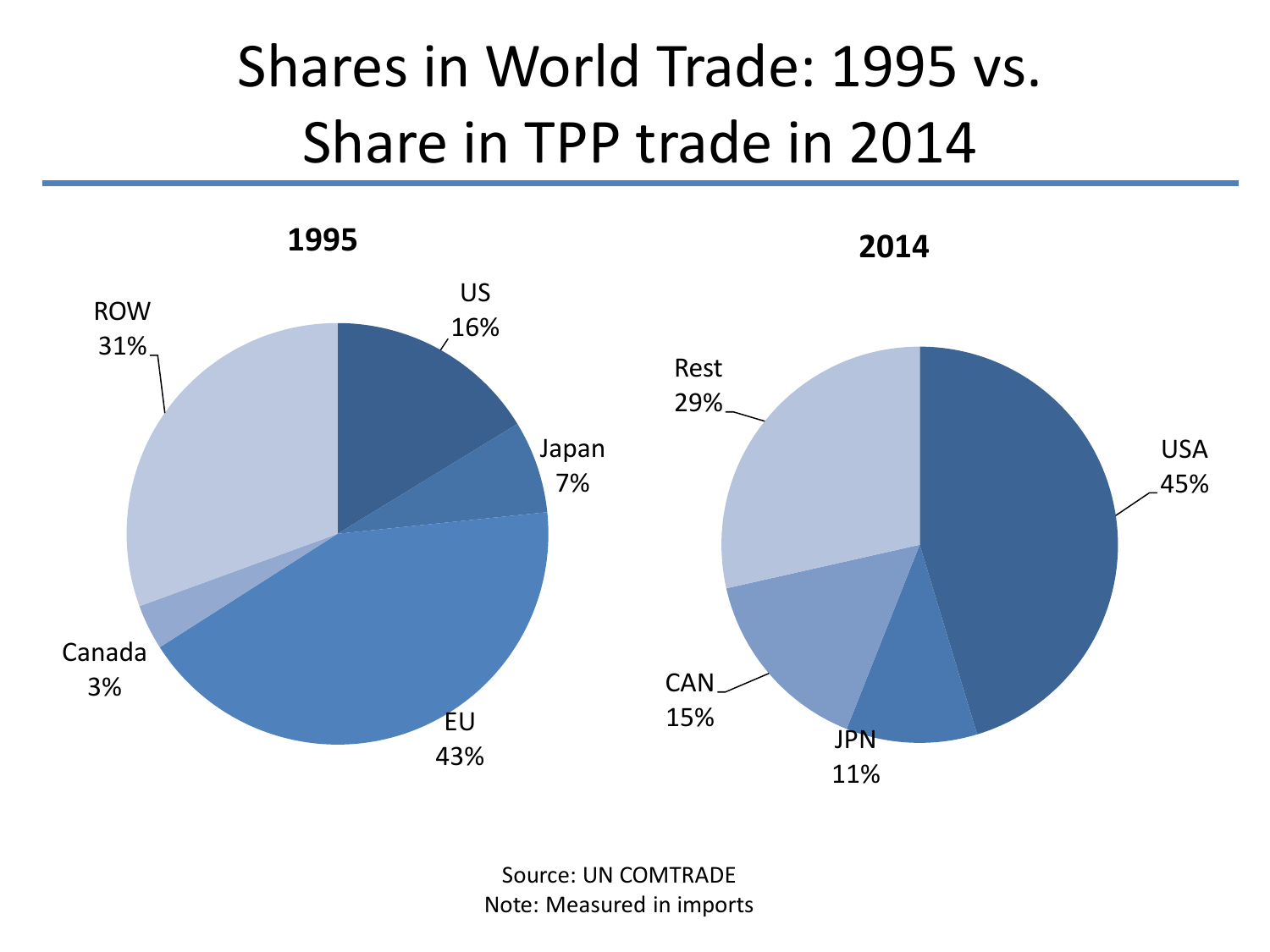## Declining US trade share with Asia…



Source: UN COMTRADE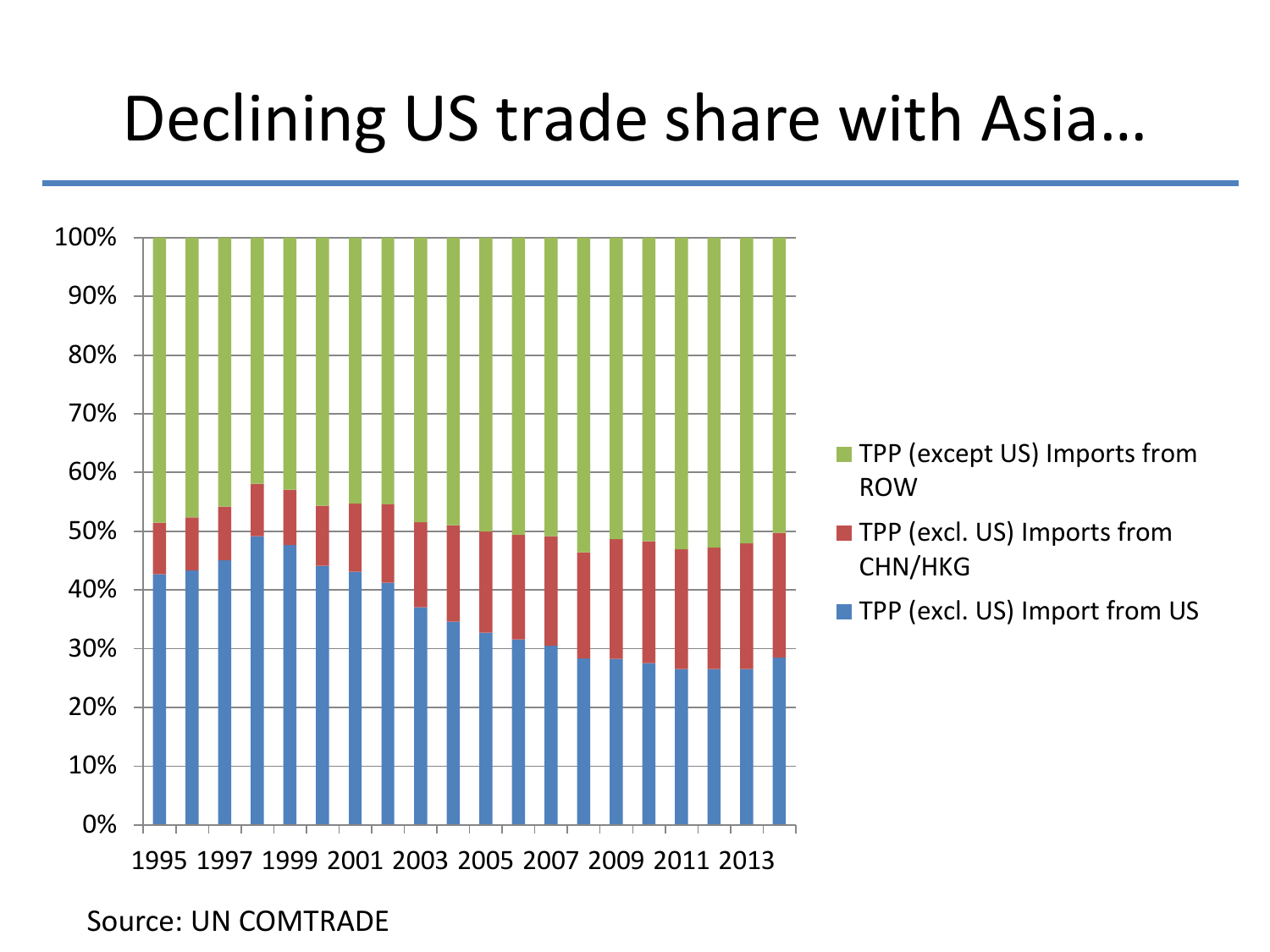#### TPP outcome as «inspiration» for Nairobi?

- Pro: TPP shows that compromise on difficult issues can be achieved
- Con: See list above
- Desirable outcomes of Nairobi:
- Call-off the research and end Doha Round
- Environmental goods liberalization
- Agree on new set of sectoral and plurilateral talks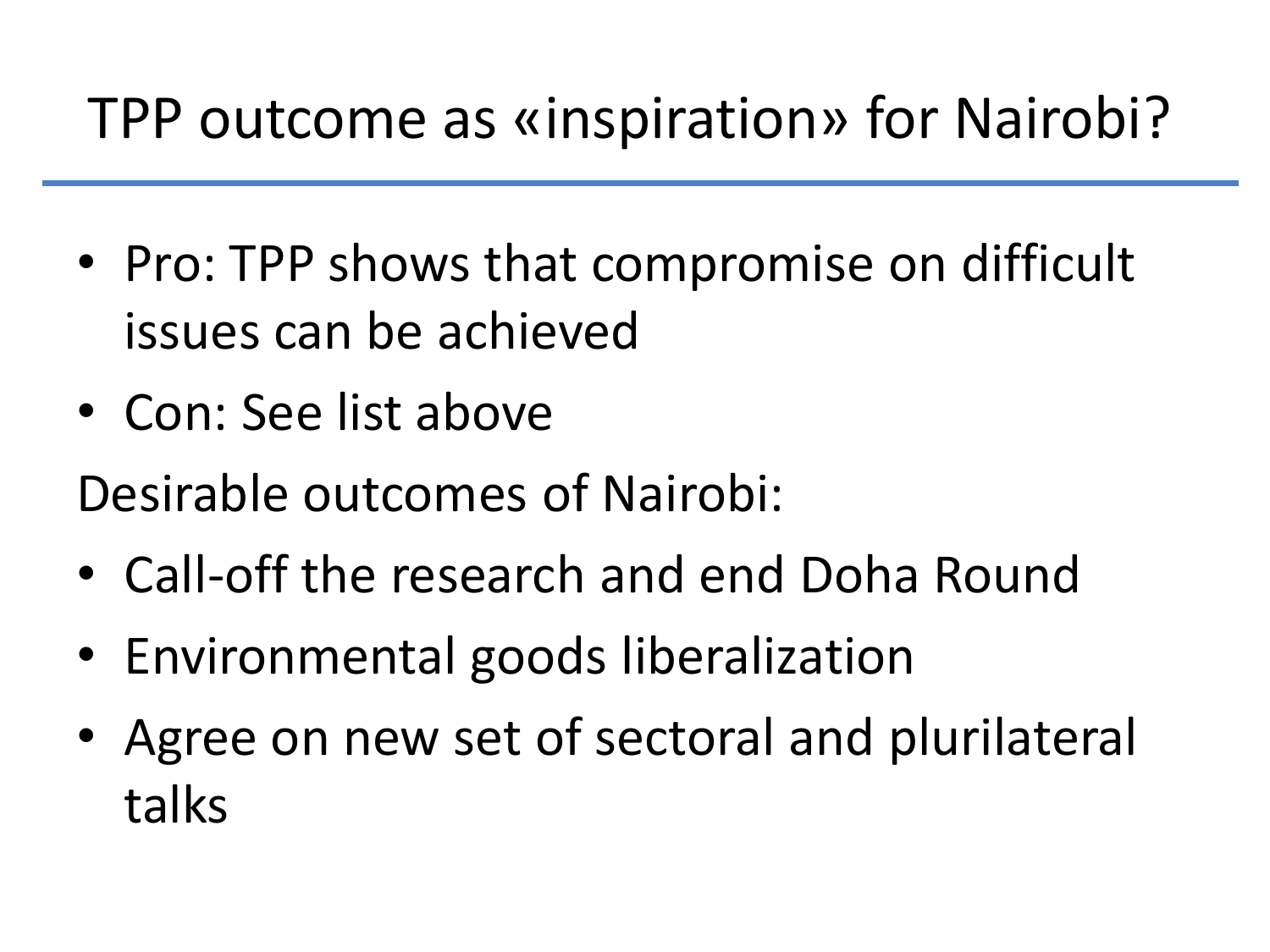# The Future Role of the WTO

- Convening power (multilaterally and plurilaterally)
- Standard setting
- Ensuring transparency in trade policy: From passive to active role
- Technical assistance (from delivery to coordination)
- Research: From «why open up trade?» to «how to open up trade?» (ex. health)
- Lessons to be learned from United Nations?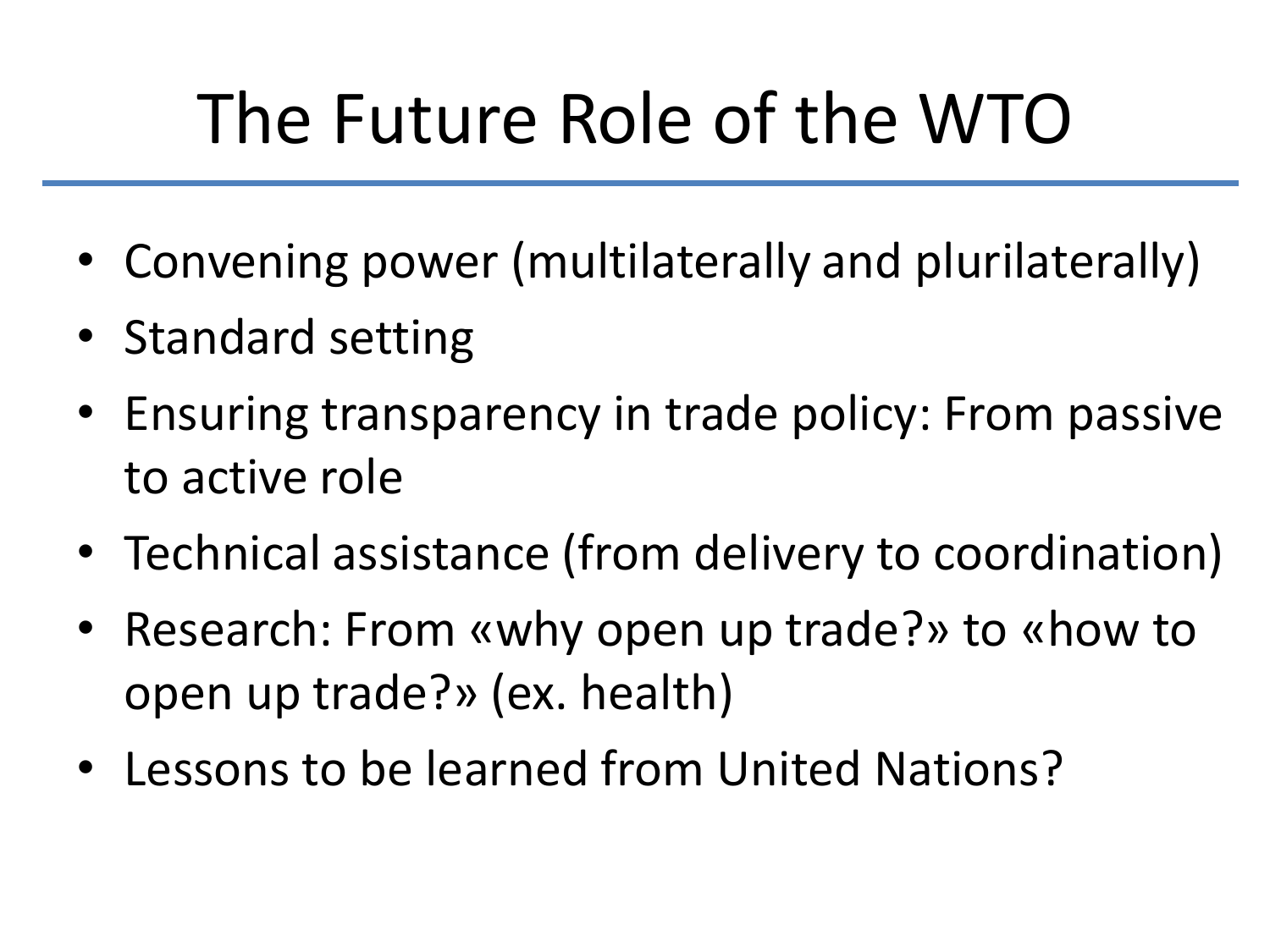# Lessons from the United Nations

- Very difficult to achieve consensus among all members.
- Extremely difficult to achieve binding commitments.
- The more complex the issue, the longer the negotiations.
- The more unknowns, the less willing countries are to commit.
- Increased participation of developing countries
- Leadership needed
- Flexible treaties more successful: Opt-in treaties easier to negotiate, ex. FCTC